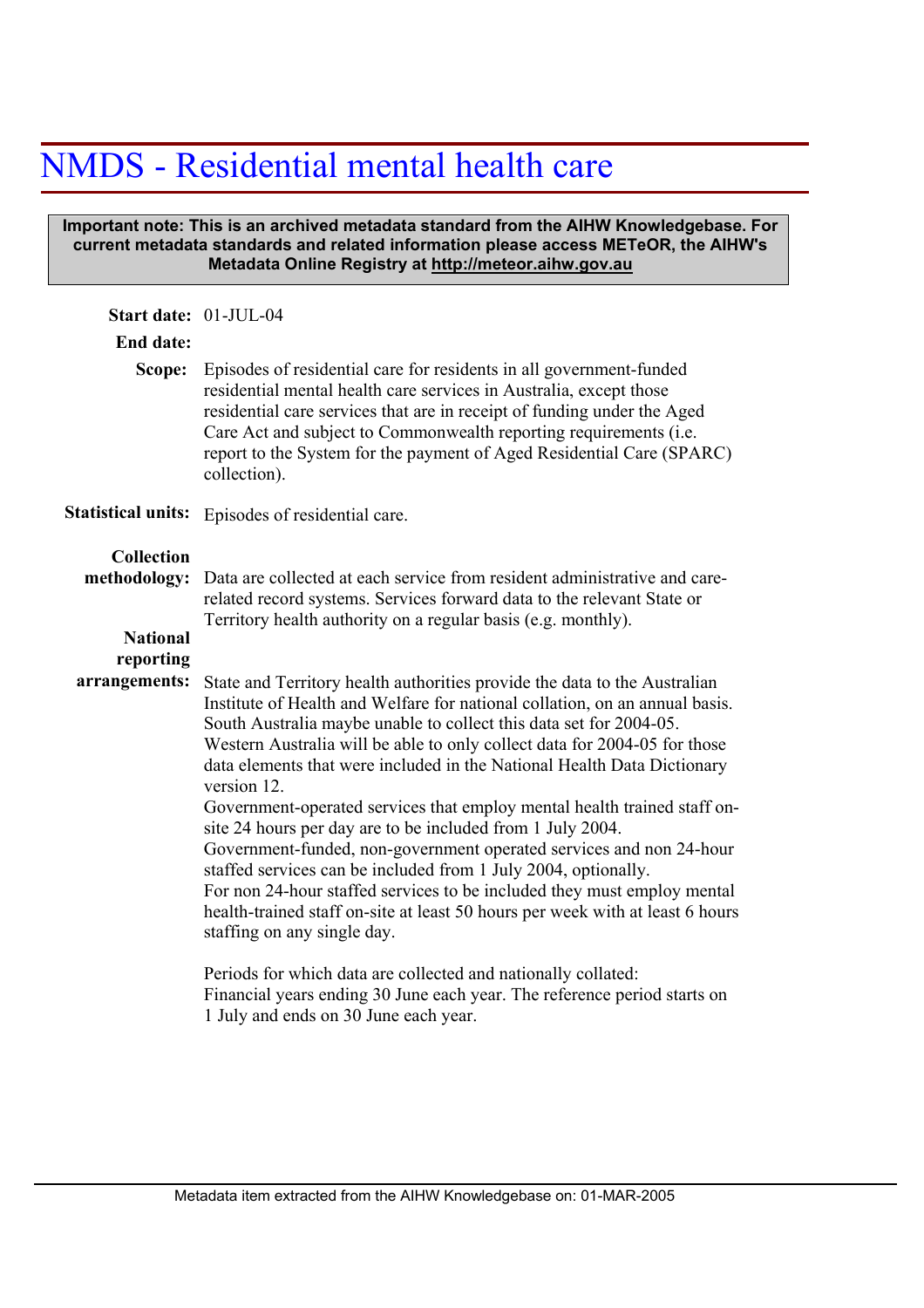Comments: Statistical units are entities from or about which statistics are collected, or in respect of which statistics are compiled, tabulated or published. Some admitted patient care services may meet the definition of a residential mental health service. However, as they are admitted patient care services, relevant data on their patients are reported to the National Minimum Data Set for Admitted Patient Care.

## *Data elements linked to this Data set specification*

| <b>Name</b>                                     | Data                | Reg.                             | ID     | <b>Ver</b>     | <b>Type</b>                | <b>Current</b> |
|-------------------------------------------------|---------------------|----------------------------------|--------|----------------|----------------------------|----------------|
| Additional diagnosis                            | <b>NHDD</b>         | NHIMG 000005                     |        | 5              | Data<br>Element            | Current        |
| Area of usual residence                         | <b>NHDD</b>         | <b>NHIMG</b>                     | 000016 | 3              | Data<br>Element            | Current        |
| <b>Australian State/Territory</b><br>identifier | Int.<br><b>NHDD</b> | <b>NCSIMG</b><br>NCSDD & & NHIMG | 002025 | 4              | Data<br>Element            | Current        |
| Country of birth                                | Int.<br><b>NHDD</b> | <b>NCSIMG</b><br>NCSDD & & NHIMG | 002004 | 4              | Data<br>Element            | Current        |
| Date of birth                                   | Int.<br><b>NHDD</b> | <b>NCSIMG</b><br>NCSDD & & NHIMG | 002005 | 5              | Data<br>Element            | Current        |
| Diagnosis                                       | <b>NHDD</b>         | <b>NHIMG</b>                     | 000398 | $\overline{2}$ | Data<br>Element<br>Concept | Current        |
| Episode of residential care                     | <b>NHDD</b>         | <b>NHIMG</b>                     | 000891 | 1              | Data<br>Element<br>Concept | Current        |
| Episode of residential care end                 | <b>NHDD</b>         | <b>NHIMG</b>                     | 000893 | $\mathbf{1}$   | Data<br>Element<br>Concept | Current        |
| Episode of residential care end<br>date         | <b>NHDD</b>         | <b>NHIMG</b>                     | 000894 | 1              | Data<br>Element            | Current        |

Metadata item extracted from the AIHW Knowledgebase on: 01-MAR-2005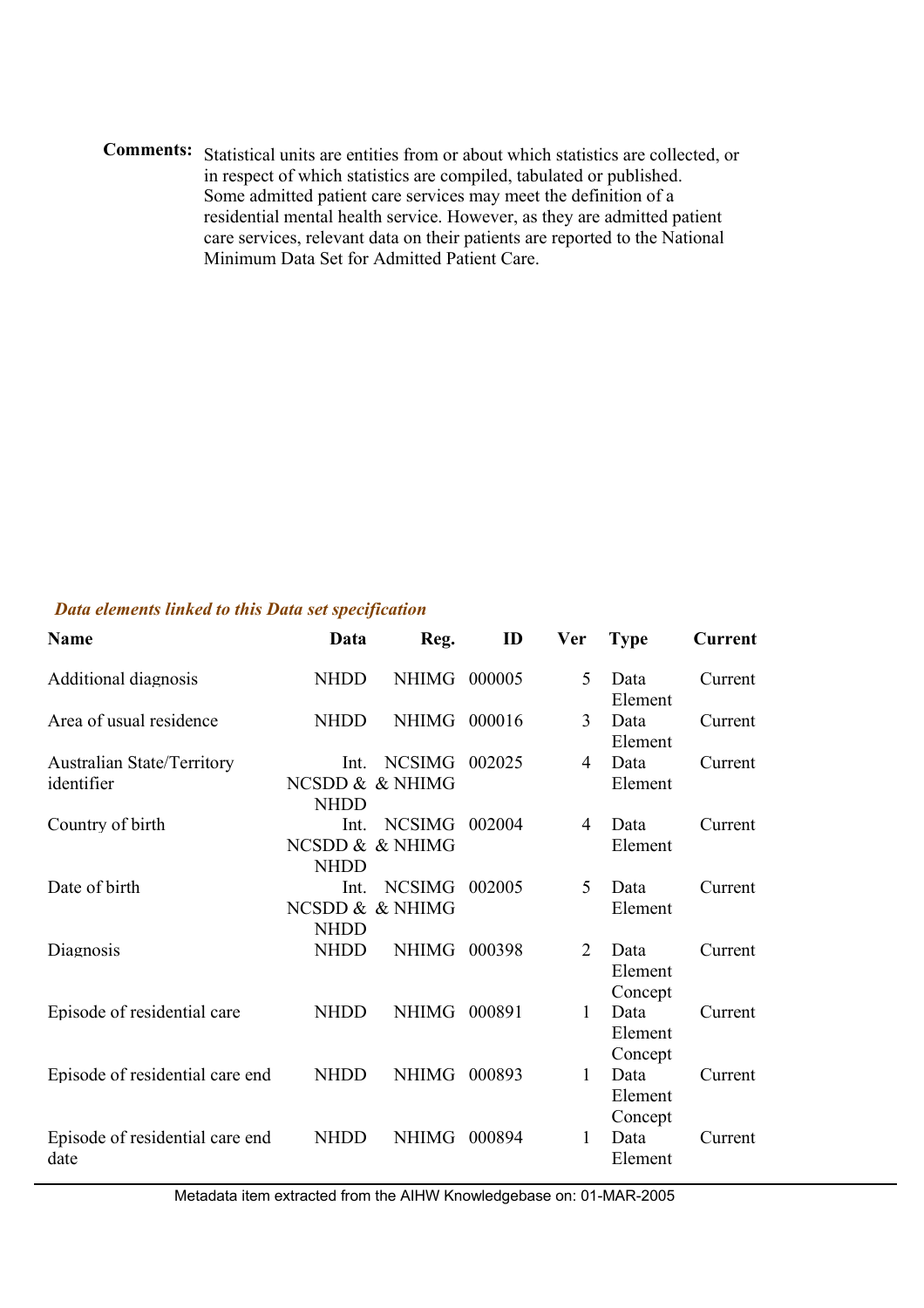| Episode of residential care end<br>mode                     | <b>NHDD</b>                            | NHIMG 000895                     |        | 1              | Data<br>Element            | Current |
|-------------------------------------------------------------|----------------------------------------|----------------------------------|--------|----------------|----------------------------|---------|
| Episode of residential care start                           | <b>NHDD</b>                            | NHIMG 000896                     |        | $\mathbf{1}$   | Data<br>Element<br>Concept | Current |
| Episode of residential care start<br>date                   | <b>NHDD</b>                            | <b>NHIMG</b>                     | 000897 | $\mathbf{1}$   | Data<br>Element            | Current |
| Episode of residential care start<br>mode                   | <b>NHDD</b>                            | <b>NHIMG</b>                     | 000898 | 1              | Data<br>Element            | Current |
| Establishment identifier                                    | <b>NHDD</b>                            | NHIMG 000050                     |        | 4              | Derived<br>Data<br>Element | Current |
| Establishment number                                        | <b>NHDD</b>                            | <b>NHIMG</b>                     | 000377 | 4              | Data<br>Element            | Current |
| Establishment sector                                        | <b>NHDD</b>                            | <b>NHIMG</b>                     | 000379 | 4              | Data<br>Element            | Current |
| Indigenous status                                           | Int.<br>NCSDD & & NHIMG<br><b>NHDD</b> | <b>NCSIMG</b>                    | 002009 | 5              | Data<br>Element            | Current |
| Leave days from residential<br>care                         | <b>NHDD</b>                            | NHIMG 001005                     |        | $\mathbf{1}$   | Data<br>Element            | Current |
| Marital status                                              | Int.<br>NCSDD & & NHIMG<br><b>NHDD</b> | <b>NCSIMG</b>                    | 002014 | 4              | Data<br>Element            | Current |
| Mental health legal status                                  | <b>NHDD</b>                            | <b>NHIMG</b>                     | 000092 | 5              | Data<br>Element            | Current |
| Person identifier                                           | Int.<br><b>NHDD</b>                    | <b>NCSIMG</b><br>NCSDD & & NHIMG | 002020 | $\overline{2}$ | Data<br>Element            | Current |
| Principal diagnosis                                         | <b>NHDD</b>                            | <b>NHIMG</b>                     | 000136 | 4              | Data<br>Element            | Current |
| Referral from specialised<br>mental health residential care | <b>NHDD</b>                            | <b>NHIMG</b>                     | 001003 | 1              | Data<br>Element            | Current |
| Region code                                                 | <b>NHDD</b>                            | NHIMG 000378                     |        | 2              | Data<br>Element            | Current |
| Resident                                                    | <b>NHDD</b>                            | NHIMG 000892                     |        | $\mathbf{1}$   | Data<br>Element<br>Concept | Current |
| Residential mental health<br>service                        | <b>NHDD</b>                            | NHIMG 000899                     |        | $\mathbf{1}$   | Data<br>Element<br>Concept | Current |
| Residential stay                                            | <b>NHDD</b>                            | NHIMG 001000                     |        | $\mathbf{1}$   | Data<br>Element<br>Concept | Current |
| Residential stay start date                                 | <b>NHDD</b>                            | NHIMG 001001                     |        | $\mathbf{1}$   | Data<br>Element            | Current |
| <b>Sex</b>                                                  | Int.<br><b>NHDD</b>                    | NCSIMG 002024<br>NCSDD & & NHIMG |        | 4              | Data<br>Element            | Current |